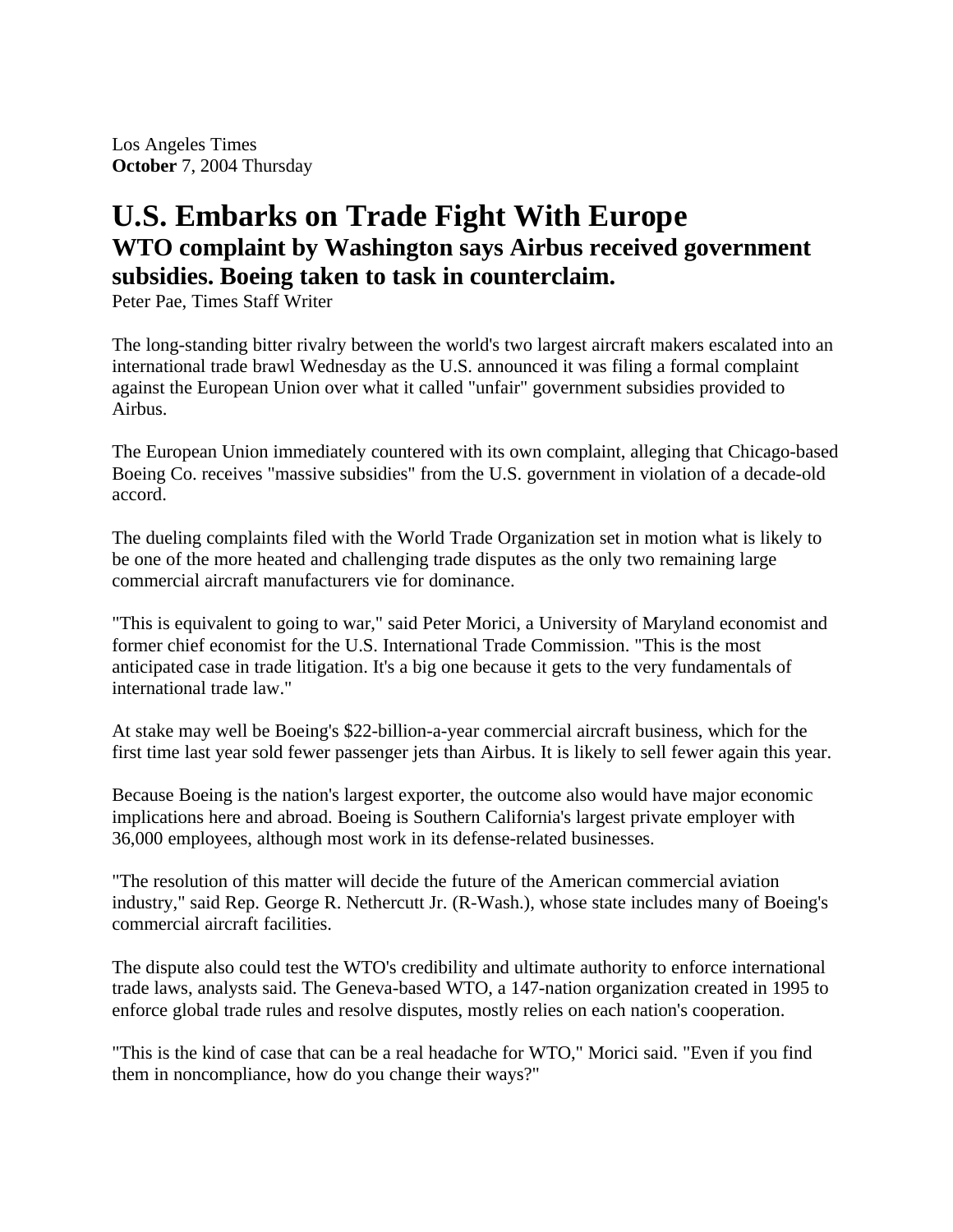If either side is found to have violated the terms of the accord they signed in 1992, which limited subsidies, remedies could include "countermeasures" such as allowing the aggrieved country to impose tariffs on airplanes and certain other goods, said Gary Hufbauer, a senior fellow at the Washington-based Institute for International Economics.

But the complaints also could backfire, an EU official warned last week. A WTO panel could find that government aid to both Boeing and Airbus was illegal, resulting in "mutually assured embarrassment," said Peter Carl, the EU's top trade official.

The first volley was launched by U.S. Trade Representative Robert B. Zoellick, who announced Wednesday that the U.S. was filing the formal WTO complaint to "level the playing field for American workers and companies."

He said Airbus violated the 1992 accord when it received in 2000 more than \$3.2 billion in "launch aid," or low-interest government loans, to help develop the A380 super jumbo jet. The double-decked airplane, which will seat 555 passengers, is scheduled to begin flying in 2006.

"Since its creation 35 years ago, some Europeans have justified subsidies to Airbus as necessary to support an 'infant' industry," Zoellick said. "If that rationalization were ever valid, its time has long passed. Airbus now sells more large civil aircraft than Boeing."

Last year, Airbus, based in Toulouse, France, delivered 305 jetliners compared with 281 for Boeing. It has been winning a greater share of orders, particularly from start-up airlines such as JetBlue Airways Corp.

The European Union shot back immediately, saying it was filing its own complaint because "it was high time to put an end to massive illegal U.S. subsidies to Boeing, which damage Airbus."

"The U.S. move ... is obviously an attempt to divert attention from Boeing's self-inflicted decline," said EU Trade Commissioner Pascal Lamy. "It's a pity that the U.S. has chosen to go to litigation which could destabilize trade and investment.... "

An EU spokesman later told reporters that Boeing has lost market share because it has been pouring less money into researching and developing new planes. Between 2001 and 2003, he said, Airbus spent \$9.7 billion on research and development compared with Boeing's \$2.8 billion. Boeing executives have countered that a large chunk of Airbus' research and development is government-subsidized.

The complaints from both sides are nothing new.

Boeing has long asserted that Airbus has an unfair advantage because it gets government money to help develop new airplanes.

Airbus, in turn, has maintained that the U.S. government subsidizes Boeing by paying research and development costs of aircraft technology through contracts Boeing has with the Pentagon and NASA, among others.